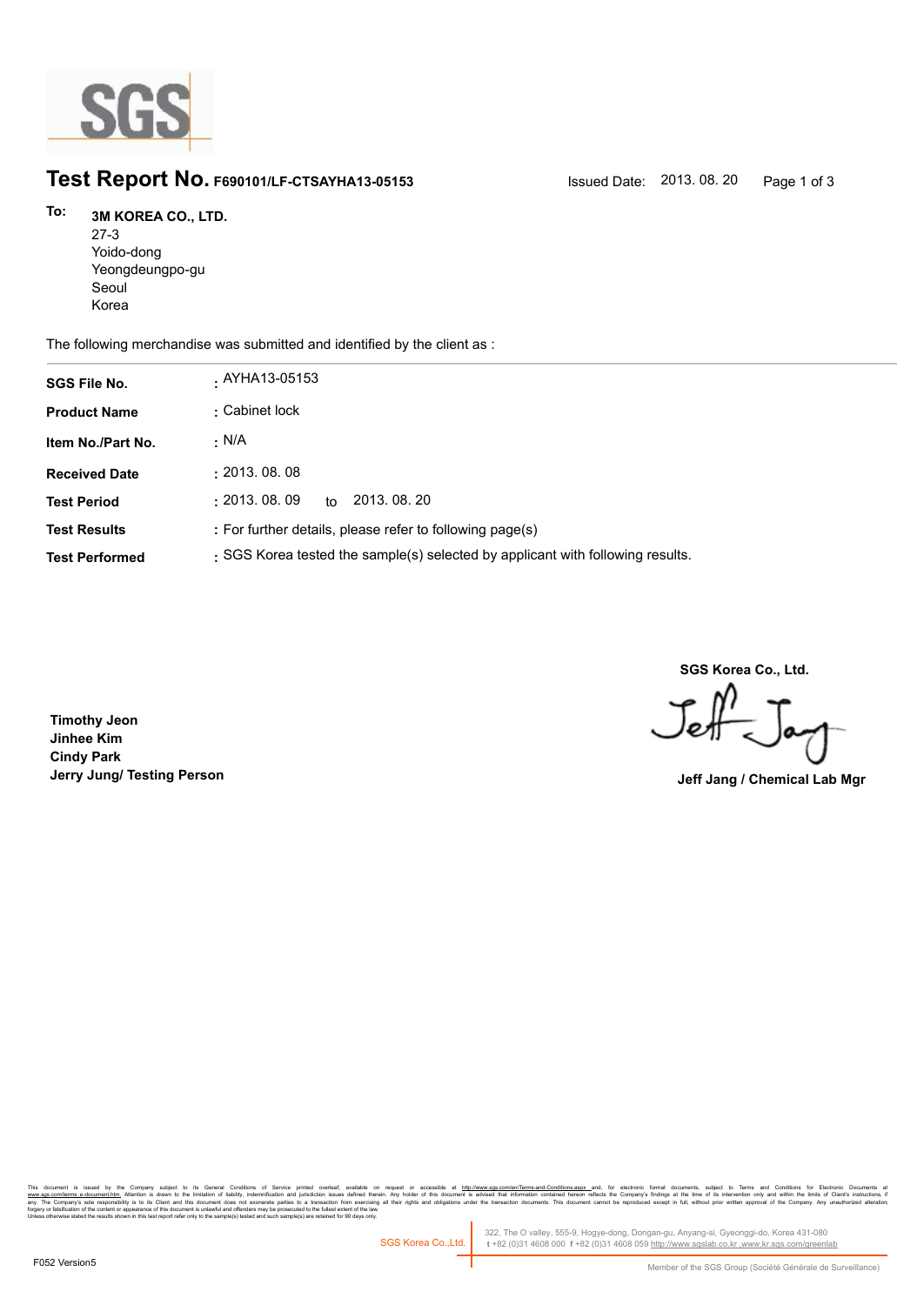

## **Test Report No.** F690101/LF-CTSAYHA13-05153 Issued Date: 2013. 08. 20 Page 2 of 3

| Sample No.                    | . AYHA13-05153.001      |
|-------------------------------|-------------------------|
| <b>Sample Description</b>     | : White plastic         |
| Item No./Part No.             | : N/A                   |
| <b>Materials</b>              | : ABS / acryl foam tape |
| <b>Polymer Identification</b> |                         |

| <b>Test Items</b> | Unit     | <b>Test Method</b> | <b>MDL</b> | <b>Results</b> |
|-------------------|----------|--------------------|------------|----------------|
| <b>PVC</b>        | ٠<br>. . | FT-IR              |            | Negative       |



NOTE:

- (1) N.D. = Not detected.(<MDL)
- $(2)$  mg/kg = ppm
- (3) MDL = Method Detection Limit
- $(4) -$  = No regulation
- (5) \*\* = Qualitative analysis (No Unit)
- (6) Negative = Undetectable / Positive = Detectable

Company subject to its General Conditions of Service prime overleat, available on request or accessible at h<u>ttp:/www.ses.compen/emis-associe</u>d methindical conditions assume that we electrical conditions and interpret in t forgery or falsification of the content or appearance of this document is unlawful and offenders may be prosecuted to the fullest extent of the law.<br>Unless otherwise stated the results shown in this test report refer only